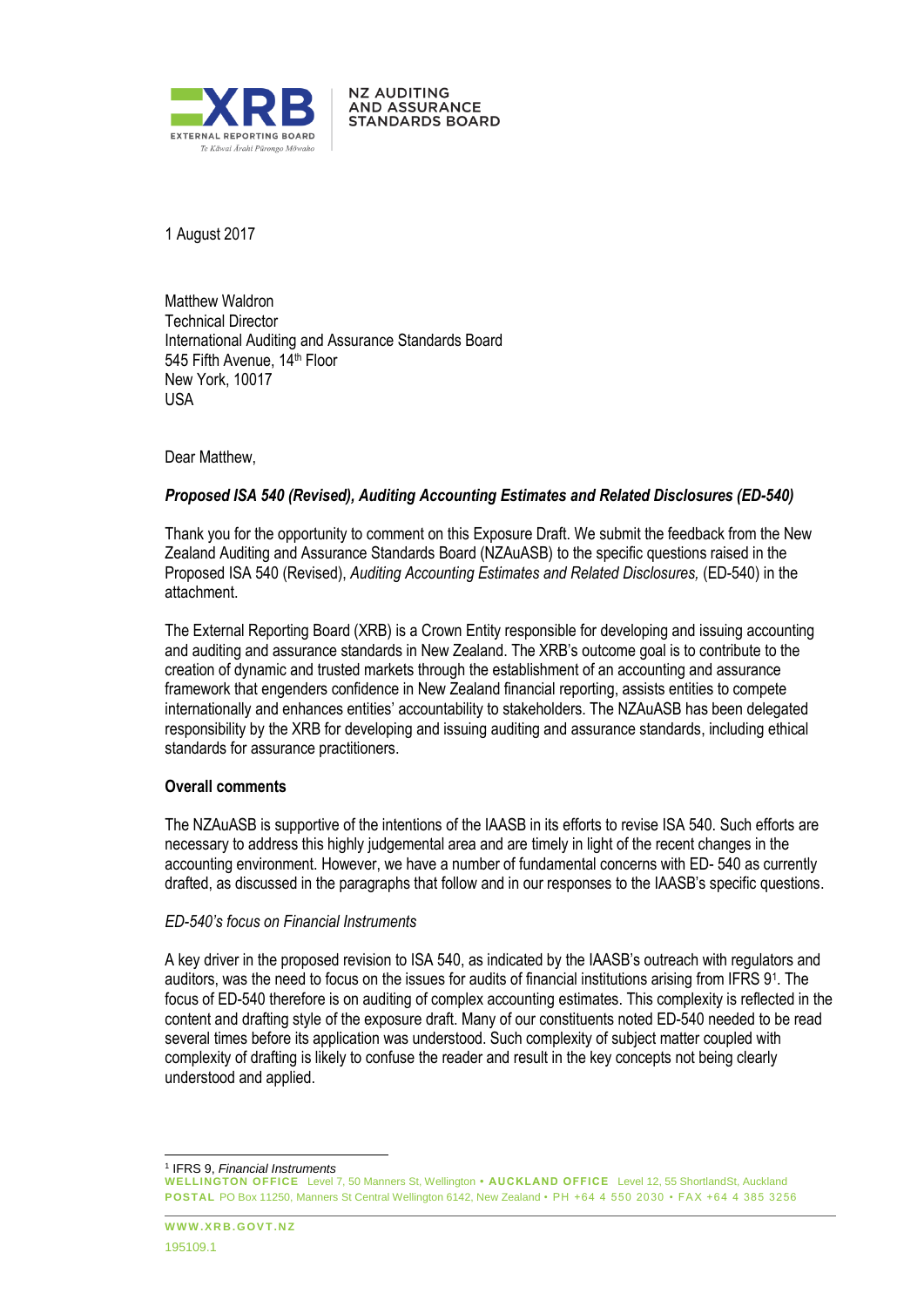Many of our constituents also noted that, throughout ED-540, the application material and examples focussed on issues for audits of financial institutions. In our view, ED-540 would be enhanced by considering audit issues particular to other sectors, for example, the public sector. An issue of concern to our public sector constituents is the valuation of assets, particularly those with estimation uncertainty, such as valuation of heritage assets and infrastructure assets.

The NZAuASB found the flowchart supplement to ED-540 to be very helpful in explaining the overall approach of the standard, and recommends that the IAASB consider incorporating such a flowchart in the introductory material to the standard.

# *Objectives-based vs Rules-based Standard*

The NZAuASB fully supports the auditor's consideration of, and responses to, the extent to which the accounting estimate is subject to, or affected by, complexity, the need for the use of judgement by management, including the potential for management bias, and estimation uncertainty. However, the NZAuASB is concerned that paragraphs 17-19 are not sufficiently objectives-based and, accordingly, due to the granularity of the requirements, will drive a compliance mentality rather than auditors using their judgement in addressing the specific risks resulting from each of the factors.

# *Introduction of new concepts – low risk, not low risk*

ED-540 requires the auditor to determine whether the assessed risk of material misstatement related to accounting estimates is "low" or "not low", which in turn drives the nature, timing and extent of the auditor's further audit procedures. The NZAuASB is concerned that the new concepts of "low" and "not low" have not been clearly defined, and that there is a disconnect with the assessment of risk based on the extant standards. We note that ISA 315 (Revised) requires the auditor to determine whether any of the risks of material misstatement are, in the auditor's judgement, significant risks<sup>2</sup>. Further, the NZAuASB is concerned that only the simplest of accounting estimates will be assessed as "low" and accordingly, those accounting estimates that exhibit one of the characteristics of complexity, judgement or estimation uncertainty may be inappropriately assessed as "not low". This is of particular concern in the public sector where an entity may have a small number of high value items on its balance sheet, for example, heritage assets or infrastructure assets. Such an item is likely to be the most significant item on the balance sheet and therefore attract most audit attention. Because ED-540 sets the threshold for designing and performing additional audit procedures at a level where inherent risk is "not low" rather than "significant", and the required work effort along the spectrum of risk is not clear, this could lead to a significant increase in work effort which is disproportionate with the level of risk.

# *Unnecessary content*

l

There are a number of sections within ED-540 that, in our view, contain unnecessary content. Either because they

- state the obvious;
- discuss fundamental concepts which in our view should be well understood by the auditor and are not specific to auditing accounting estimates; or
- repeat issues already addressed in the exposure draft.

The appendices to ED-540 are an example of content which in our view is unnecessary.

<sup>2</sup> ISA 315 (Revised), *Identifying and Assessing the Risks of Material Misstatement Through Understanding The Entity and Its Environment,* paragraph 27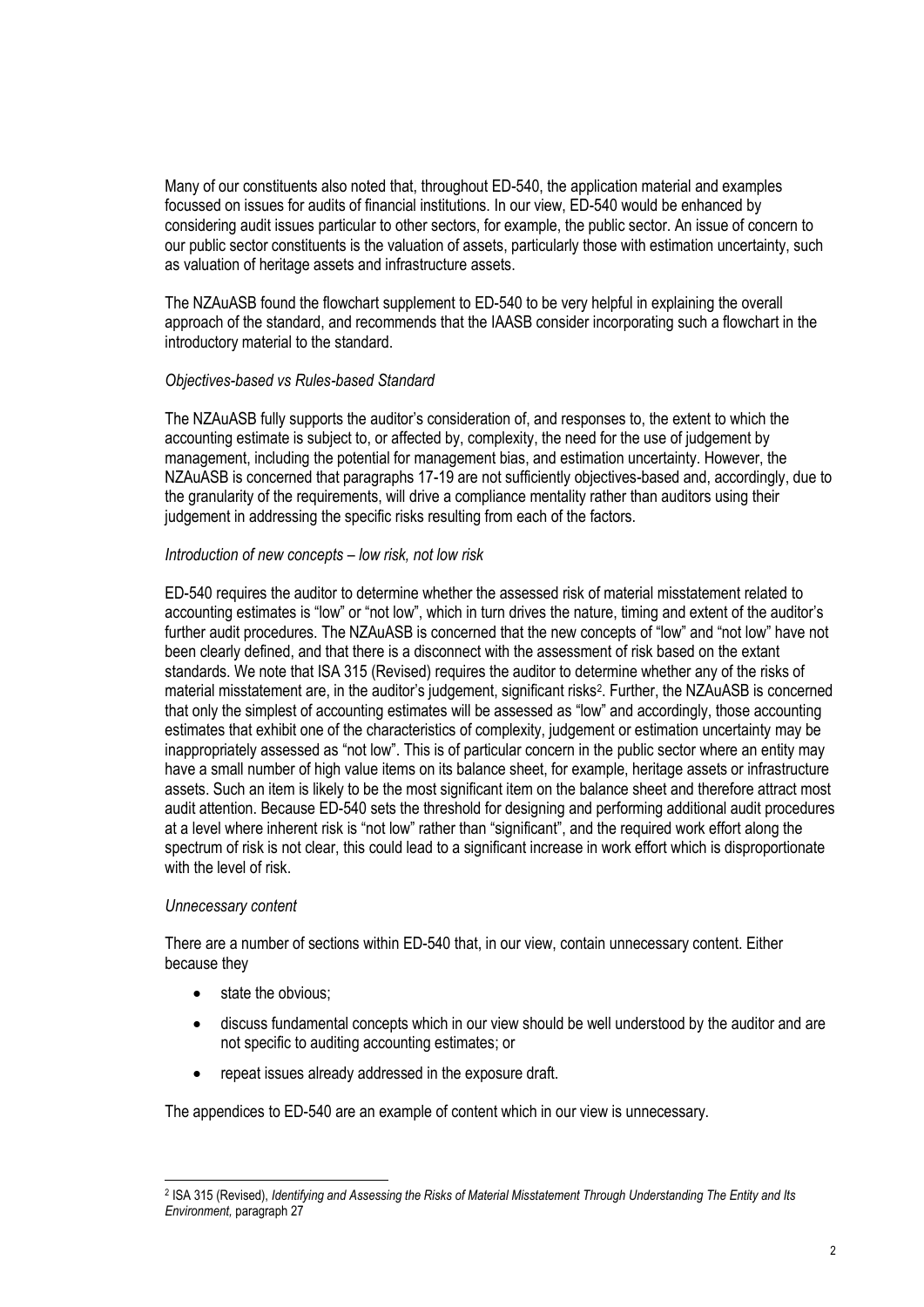This has the effect of making the standard longer than it needs to be (ED-540 includes 17 requirements and 211 application paragraphs). It also potentially detracts from the expectation that the auditor should be applying professional judgement to each engagement based on the auditor's knowledge and understanding of the entity subject to audit and its operating environment.

In addition, we consider that the role of the auditing standard is to guide the auditor. While we acknowledge that it is sometimes helpful to include information about the responsibilities of management and those charged with governance, in our view, such references should be limited to essential explanatory material.

Accordingly, the NZAuASB recommends that the IAASB carefully consider the relevance of each of the 211 application paragraphs to ED-540 with a view to determining whether the guidance is essential.

In formulating this response, the NZAuASB sought input from New Zealand constituents.

Should you have any queries concerning our submission please contact me at the address details provided below or Sylvia van Dyk (sylvia.vandyk@xrb.govt.nz).

Yours sincerely,

In Stulian

**Robert Buchanan**

**Chairman**

Email: robert@buchananlaw.co.nz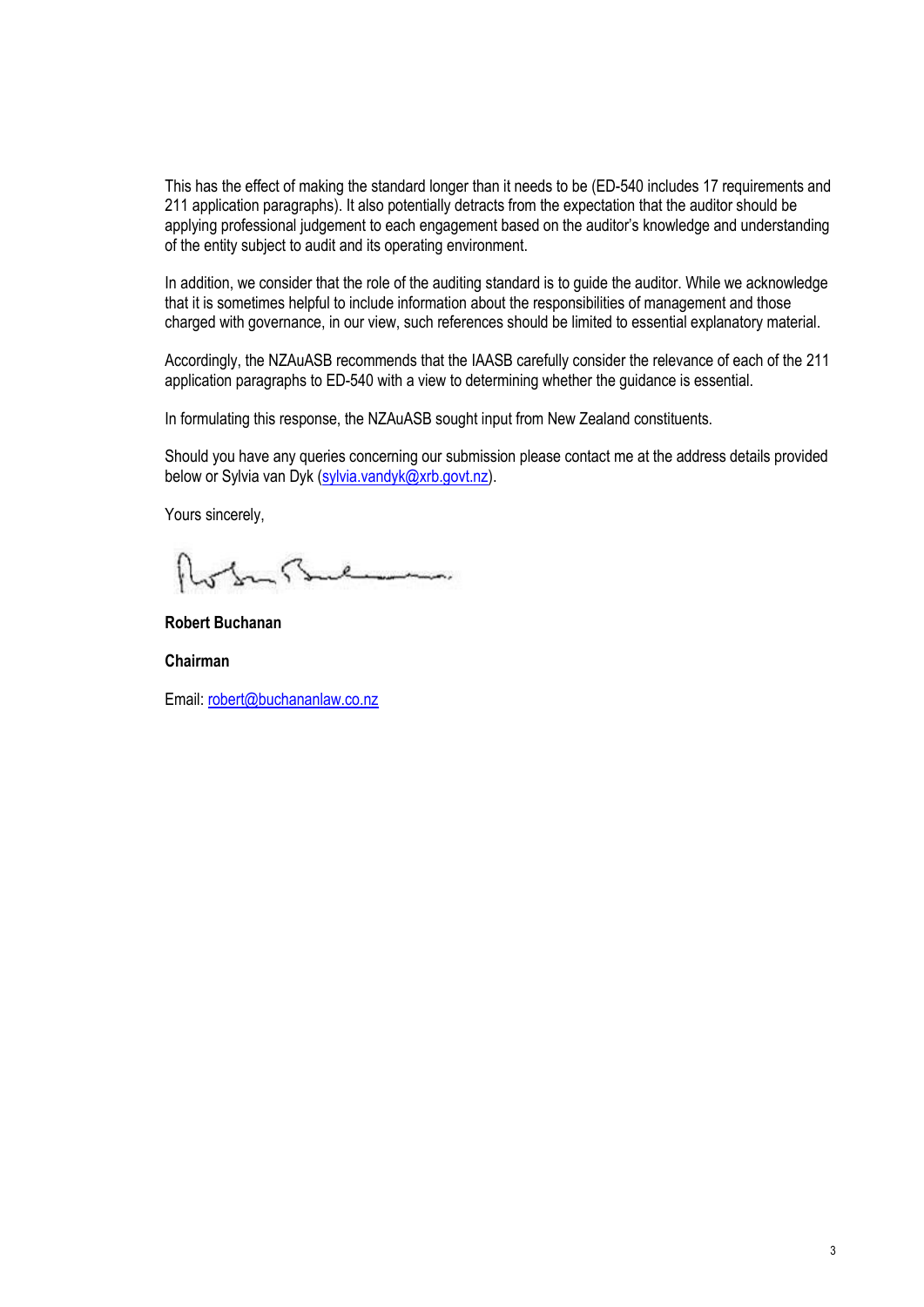# **Submission of the New Zealand Auditing and Assurance Standards Board**

*Proposed ISA 540 (Revised), Auditing Accounting Estimates and Related Disclosures*

# **I Schedule of Responses to the IAASB's Specific Questions**

#### *Overall Questions*

# **1. Has ED-540 been appropriately updated to deal with evolving financial reporting frameworks as they relate to accounting estimates?**

The explanatory memorandum indicates that ISA 540 has been updated to focus on issues for audits of financial institutions arising from IFRS 9 which fundamentally change the way that banks and other entities account for their loan assets and other credit exposures. The NZAuASB acknowledges the inclusion of additional guidance relating to complex modelling, which we agree is needed. The NZAuASB, however, is concerned that the focus of ED-540 is heavily weighted towards complex accounting estimates found in the banking and insurance industries, and recommends that additional examples could be included in the guidance that reflect auditing issues relating to accounting estimates that are common in other sectors. Such an approach would provide a more balanced standard. As previously noted, a number of our constituents observed that ED-540 does not adequately address auditing issues relating to accounting estimates in the public sector.

# **2. Do the requirements and application material of ED-540 appropriately reinforce the application of professional scepticism when auditing accounting estimates?**

Overall respondents indicated that professional scepticism has been appropriately reinforced within ED-540. However, feedback from practitioners indicated that some are concerned that the level of granularity in the requirements of ED-540, in particular paragraphs 17-19, may create a compliance mentality, rather than reinforce the notion of professional scepticism when auditing accounting estimates (see our response to question 4).

While the auditor does consider complexity, use of judgement and estimation uncertainty when auditing accounting estimates, each factor is not separately considered as appears in the case in ED-540. Rather, the factors are integrated and often overlap.

The NZAuASB is very supportive of including a stand-back provision in ED-540. One of the objectives of the IAASB's Clarity Project was to reduce duplication of material in the standards. Accordingly, with respect to the stand-back provision, the NZAuASB believes that the requirement in ED-540 should be incremental to the requirement in ISA 330. As such, we recommend that the requirement in paragraph 22 of ED-540 focus on the auditor's consideration of management bias and the auditor's evaluation of management's decisions relating to the accounting estimates. The requirements to evaluate whether the assessments of the risk of material misstatement at the assertion level remain appropriate and whether sufficient appropriate audit evidence has been obtained (as drafted in paragraphs 22(a) and 22(b)) are, in our view, already sufficiently addressed in ISA 330. Further, the NZAuASB considers that the stand-back provision should apply to the auditor's initial assessment of inherent risk for all accounting estimates, not just those that are initially identified as being "not low" risk. We believe that, in this regard, ED-540 needs to be clearer. The auditor's assessment of risk is the foundation on which the auditor determines the response to those assessed risks and the further audit procedures to be performed.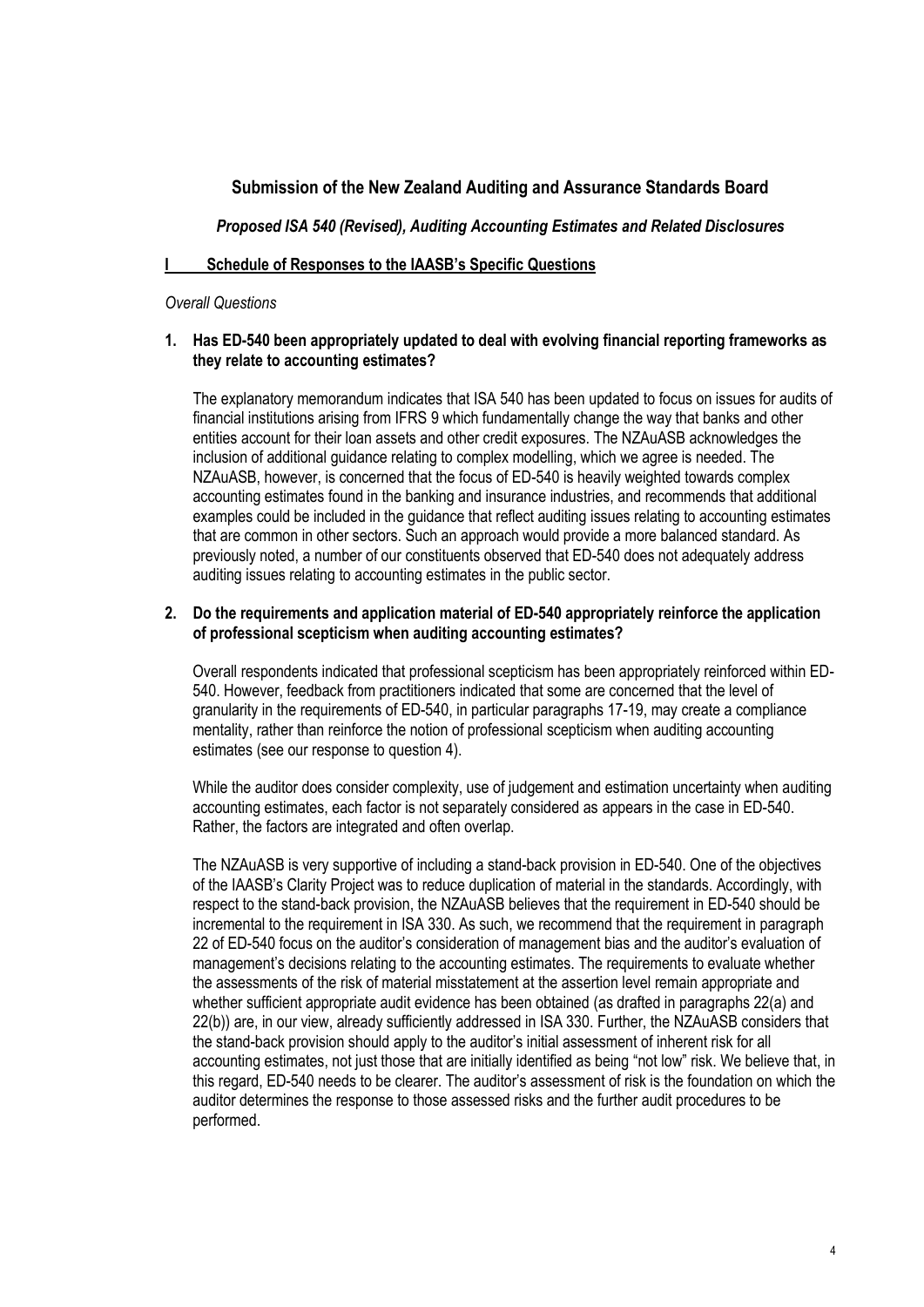#### *Focus on Risk Assessment and Responses*

# **3. Is ED-540 sufficiently scalable with respect to auditing accounting estimates, including when there is low inherent risk?**

The NZAuASB is concerned that ED-540 is not sufficiently scalable with respect to auditing accounting estimates.

The NZAuASB is concerned with the requirement to assess risk of material misstatement related to accounting estimates as "low" or "not low" based on inherent risk. The concepts of "low" and "not low" have not been clearly defined and there is a disconnect with the assessment of risk based on the extant standards. Based on the examples provided in paragraph A72 only the simplest of accounting estimates will be assessed with inherent risk of "low". In such circumstances, ED-540 is specific as to the further audit procedures to be performed.

For those accounting estimates for which the inherent risk is assessed as "not low" there is a broad range of different types of estimates, some of which will have a higher inherent risk than others. There is no category of inherent risk between "low" and "not low". The granular requirements in paragraphs 17-19, however, apply to all estimates regardless of the level of inherent risk above "not low". The concern of the NZAuASB is that the drafting of these requirements at such a granular level may reduce the application of professional judgement of the auditor and result in a compliance based approach to auditing the estimate. This is further discussed in response to question 4.

# **4. When inherent risk is not low (see paragraphs 13, 15 and 17-20)**

**a) Will these requirements support more effective identification and assessment of, and responses to, risks of material misstatement (including significant risks) relating to accounting estimates, together with the relevant requirements in ISA 315 (Revised) and ISA 330?**

#### *Objectives-based vs rules-based requirements*

The NZAuASB is concerned that paragraphs 17-19 are not sufficiently objectives-based. We agree that the auditor is required to consider complexity, use of judgement by management, and estimation uncertainty, and that these factors either individually or combined affect the risk assessment and the auditor's response to the assessed risk.

Many of our respondents expressed concern that there is not sufficient flexibility within the requirements, and as drafted, these requirements, due to their granularity, will drive a compliance mentality rather than auditors using their judgement in addressing the specific risks resulting from each of the factors.

As drafted, the requirements apply to all estimates with an inherent risk assessed as "not low". The auditor uses judgement to determine the extent of work effort required. In our view, the requirement is that the auditor obtain sufficient appropriate audit evidence. The matters under paragraphs 17-19 that the auditor is required to obtain sufficient appropriate audit evidence about are in our view application material to the requirement. For example, in paragraph 17, an objectives-based requirement would be that the auditor obtain sufficient appropriate audit evidence related to management's use of a complex method (including complex modelling) or when management's method otherwise involves the use of specialised skills or knowledge. The matters indicated in paragraphs  $(a) - (e)$  are the matters that auditor may consider in obtaining sufficient appropriate audit evidence.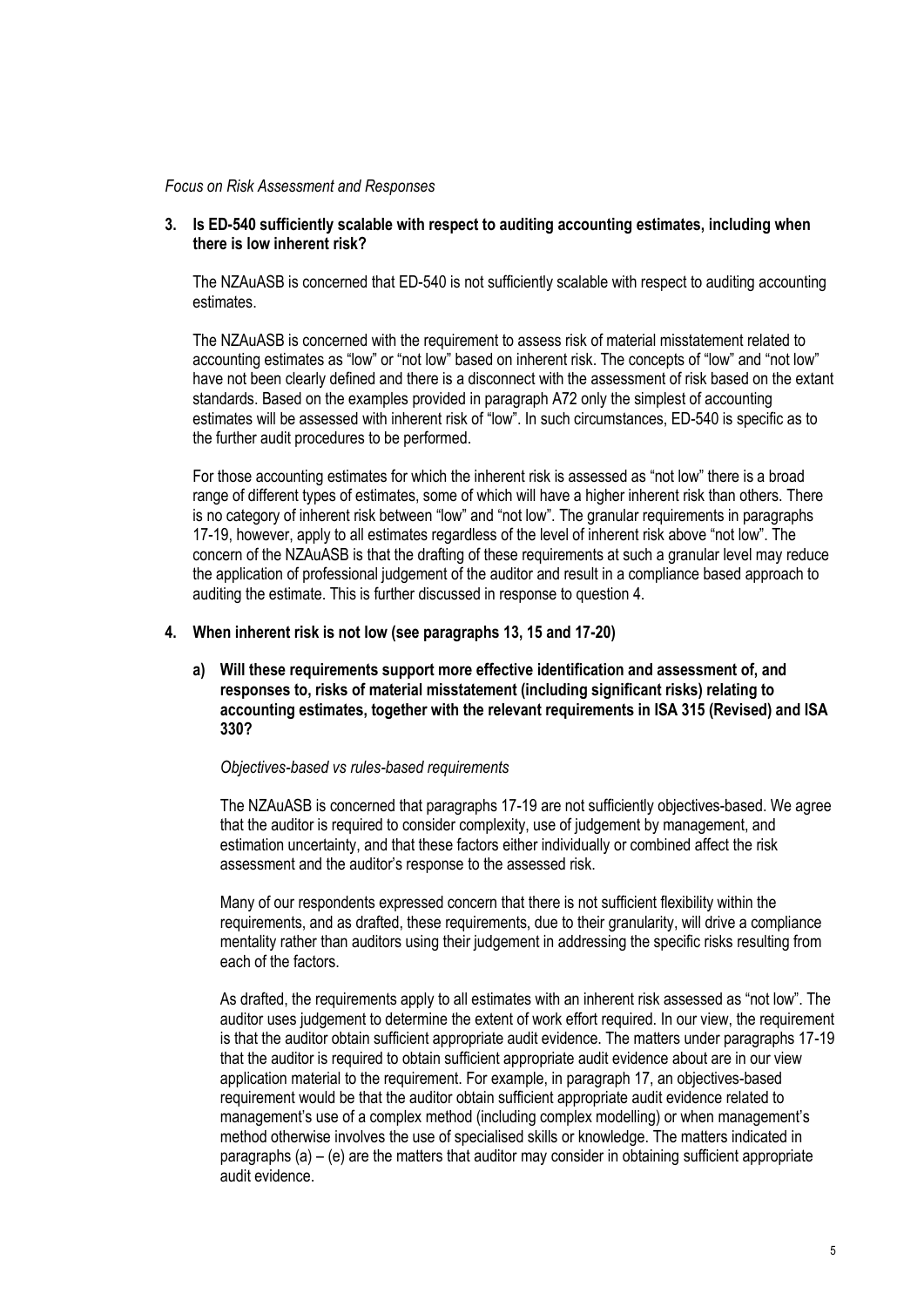The above approach allows the auditor to adjust the work effort based on the level of risk along the spectrum of "not low" risk to "significant" risk.

#### *Developing an auditor's point estimate or range*

Paragraph 19(b) of ED-540 requires the auditor, to the extent possible, to develop an auditor's point estimate or range when management has not appropriately understood and addressed estimation uncertainty. Participants at our roundtable discussions noted that it is generally not common practice for the auditor to develop a range. Rather, the auditor evaluates the models, data and assumptions used by management in determining their point estimate as required by extant ISA 540. Extant ISA 540 allows the auditor to determine the appropriate further audit procedures in responding to the assessed risk of material misstatement.<sup>3</sup>

The NZAuASB is concerned that the approach taken in ED-540, requiring the auditor to develop a point estimate or range, may be seen as confrontational, pitting the auditor against the preparer. In addition, ED-540 assumes a certain level of preparer sophistication. In the SME/SMP environment, in particular, the preparer may not have the sophistication necessary to understand and address estimation uncertainty. When this is the case, the requirement for the auditor to develop a point estimate or range may present an independence issue, resulting in the risk that the auditor is auditing his or her own work.

The NZAuASB believes that when, in the auditor's judgement, management has not properly understood and addressed estimation uncertainty, the auditor firstly needs to request that management consider alternative assumptions or provide additional disclosures. If management is unable or refuses to do so, the auditor should then be required to consider the possibility of developing an auditor's point estimate or range. If the auditor is unable to develop a point estimate or range, then the auditor needs to consider the impact on the audit and the auditor's opinion.

**b) Do you support the requirement in ED-540 for the auditor to take into account the extent to which the accounting estimate is subject to, or affected by, one or more relevant factors, including complexity, the need for the use of judgment by management and the potential for management bias, and estimation uncertainty?**

The NZAuASB supports the requirements in ED-540 for the auditor to take into account the extent to which the accounting estimate is subject to, or affected by, complexity, the need for the use of judgement, including the potential for management bias, and estimation uncertainty. Feedback from practitioners indicates that these factors are generally already being considered. Often these factors are integrated and overlap. In practice each factor is not necessarily considered discretely as appears contemplated by ED-540. Rather, the auditor may design and perform procedures that do not compartmentalise the factors in this way.

As discussed in the response to question 4(a), the NZAuASB has some concerns about the prescriptive nature of the requirements in paragraphs 17-19 to address these factors.

l

<sup>&</sup>lt;sup>3</sup> Paragraph 13 of extant ISA 540 requires the auditor to undertake one or more of the following, taking into account the nature of the accounting estimate:

a) Determine whether events occurring up to the date of the auditor's report provide audit evidence regarding the accounting estimate.

b) Test how management made the accounting estimate and the data on which it is based.

c) Test the operating effectiveness of the controls over how management made the accounting estimate, together with appropriate substantive procedures.

d) Develop a point estimate or a range to evaluate management's point estimate.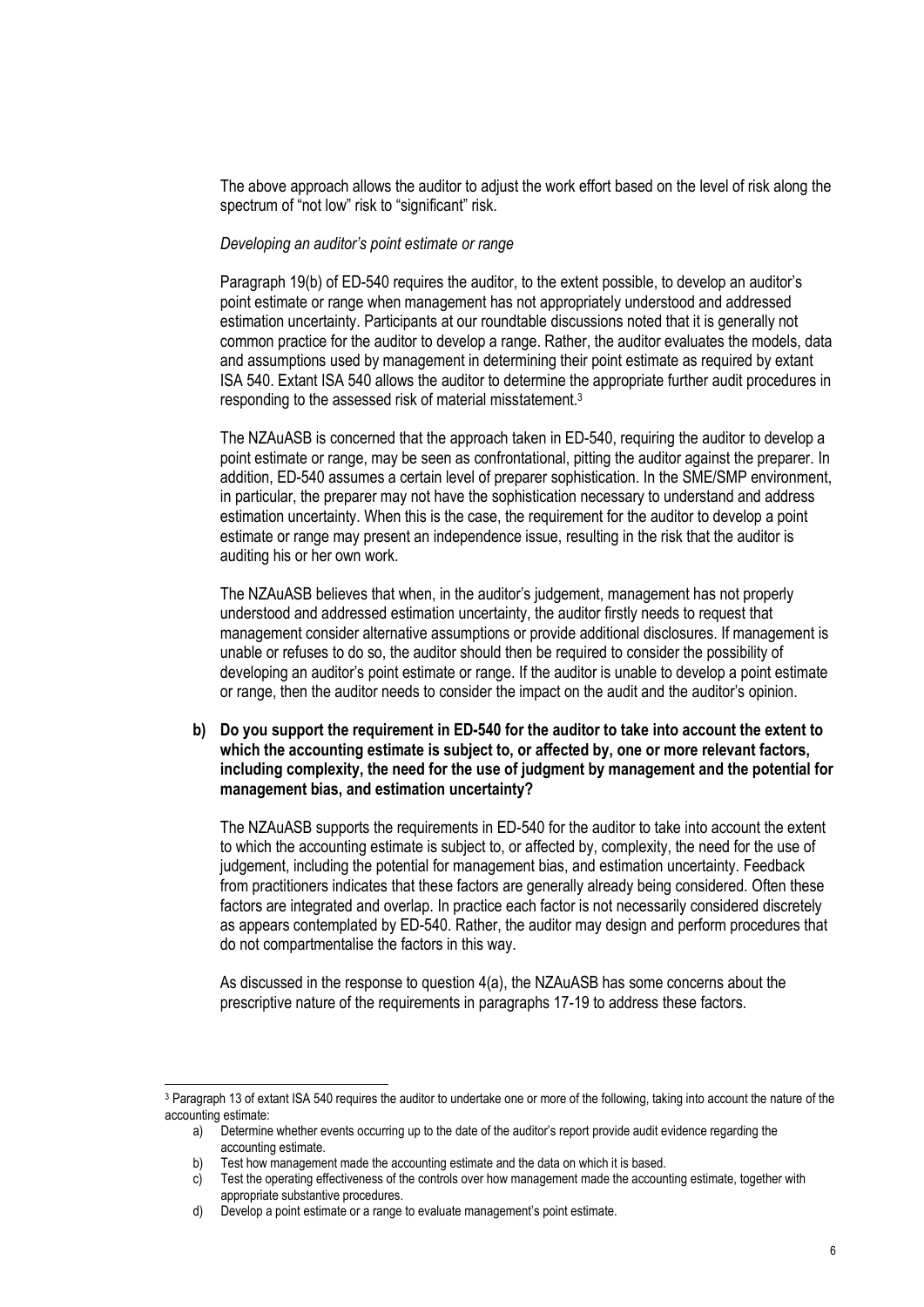# **c) Is there sufficient guidance in relation to the proposed objectives-based requirements in paragraphs 17-19 of ED-540? If not, what additional guidance should be included?**

As noted in the introductory comments, there are a number of sections within ED-540 that, in our view, contain unnecessary content. Either because they

- state the obvious:
- discuss fundamental concepts which in our view should be well understood by the auditor and are not specific to auditing accounting estimates; or
- repeat issues already addressed in the exposure draft.

This has the effect of making the standard longer than it needs to be (ED-540 includes 17 requirements and 211 application paragraphs). It also potentially detracts from the expectation that the auditor should be applying professional judgement to each engagement based on the auditor's knowledge and understanding of the entity subject to audit and its operating environment.

In addition, we consider that the role of the auditing standard is to guide the auditor. While the NZAuASB acknowledges that it is sometimes helpful to include information about the responsibilities of management and those charged with governance, in our view, such references should be limited to essential explanatory material.

Accordingly, the NZAuASB recommends that the IAASB carefully consider the relevance of each of the 211 application paragraphs to ED-540 with a view to determining whether the guidance is essential.

**5. Does the requirement in paragraph 20 (and related application material in paragraphs A128- A134) appropriately establish how the auditor's range should be developed? Will this approach be more effective than the approach of "narrowing the range", as in extant ISA 540, in evaluating whether management's point estimate is reasonable or misstated?**

As noted in the preceding comment, our constituents indicated that it is not common for the auditor to develop a range. From a practical perspective, we see very little difference in the proposals in ED-540 compared with extant ISA 540. ED-540 requires the auditor to only include in the range amounts that are supported by audit evidence and that the auditor has evaluated to be reasonable in the context of the measurement objectives and other requirements of the applicable financial reporting framework. Extant ISA 540 requires the auditor to narrow the range by eliminating those outcomes from the extremities that are unlikely to occur and continuing to narrow the range, based on audit evidence, until the auditor concludes that all outcomes within the range are considered reasonable.

Paragraph A134 indicates that an auditor's range for an accounting estimate may be multiples of materiality and that in such circumstances, the auditor's evaluation of the reasonableness of the disclosures about estimation uncertainty becomes increasingly more important. The NZAuASB considers that additional application material to address the auditor's considerations when this is the case would be helpful.

**6. Will the requirement in paragraph 23 and related application material (see paragraphs A2-A3 and A142-A146) result in more consistent determination of a misstatement, including when the auditor uses an auditor's range to evaluate management's point estimate?**

In our view, consistent determination of misstatements will continue to present a challenge, particularly for those misstatements that represent judgemental misstatements rather than factual misstatements. In relation to determining misstatements, ED-540 does not provide sufficient guidance on the auditor's assessment and evaluation of misstatements that arise as a result of a difference in judgement. As it